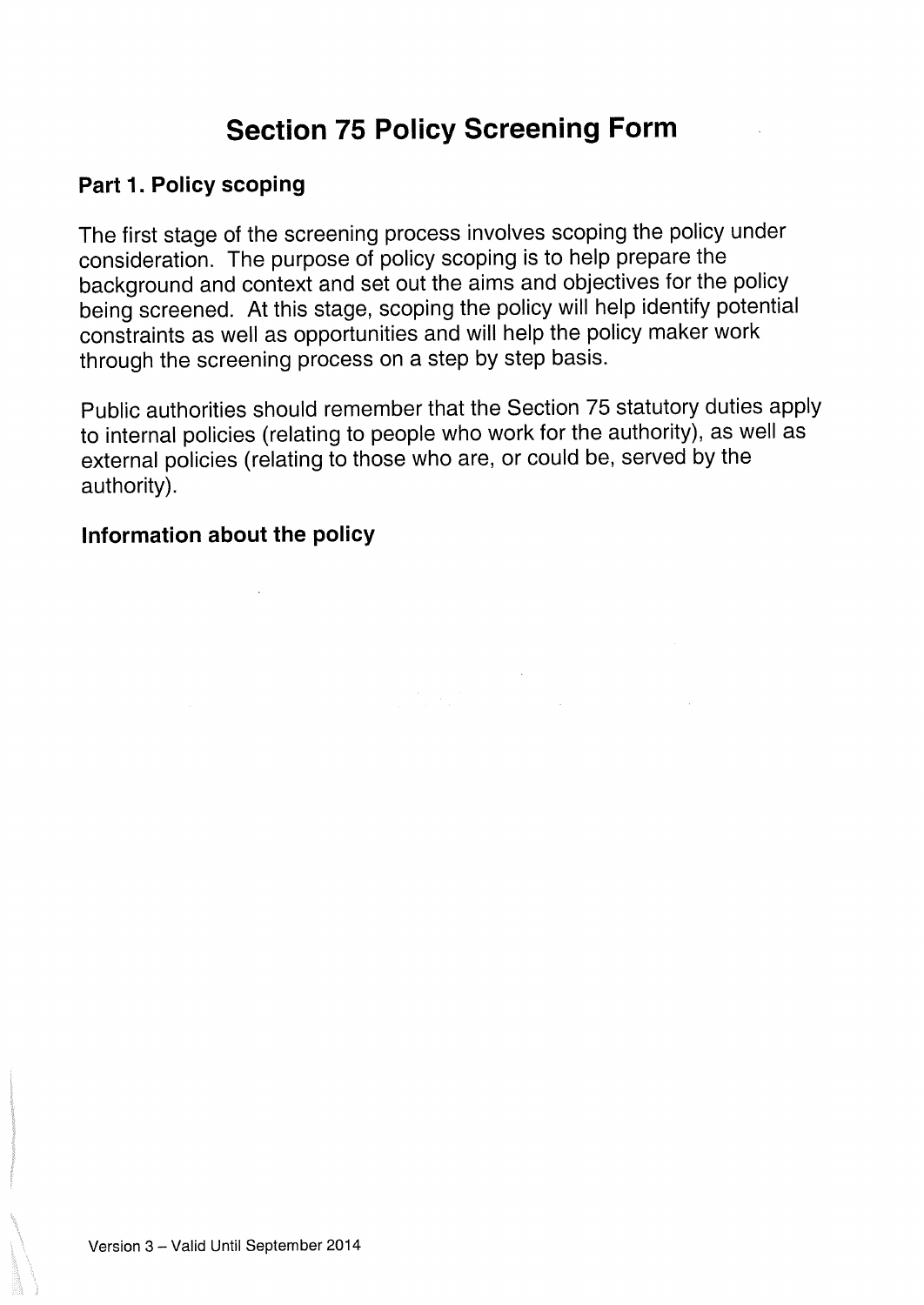| Name of the policy<br><b>Customer Charter</b><br>Is this an existing, revised or a new policy?<br><b>Revised</b><br>What is it trying to achieve? (intended aims/outcomes)<br>To provide our customers with a set of standards that they can expect from Invest<br>NI. It is about our relationshio with our customers and ensuring that:<br>We create and maintain a focus<br>Effective communication exists between Invest NI staff and all our<br>۵<br>customers<br>• We maintain a level of service above certain pre-set limits<br>Invest NIs product range and service delivery are appropriate for our<br>customers needs |                          |
|----------------------------------------------------------------------------------------------------------------------------------------------------------------------------------------------------------------------------------------------------------------------------------------------------------------------------------------------------------------------------------------------------------------------------------------------------------------------------------------------------------------------------------------------------------------------------------------------------------------------------------|--------------------------|
| The programme aims to :-<br>Ensure that customers are aware of the service they can expect from us. It also<br>sets out the standards of service our staff must adhere to.                                                                                                                                                                                                                                                                                                                                                                                                                                                       |                          |
| Are there any Section 75 categories which might be expected to<br>benefit from the intended policy?<br>If so, explain how.<br>No                                                                                                                                                                                                                                                                                                                                                                                                                                                                                                 |                          |
| Who initiated or wrote the policy?<br>Initiated by CEO, written by Alison Gowdy former Head of Comms, revised and<br>approved by ELT in conjunction with James Devlin - Head of Customer<br>management programme                                                                                                                                                                                                                                                                                                                                                                                                                 | Imp<br>lem<br>ent        |
| Who owns and who implements the policy?<br><b>Strategy Group</b>                                                                                                                                                                                                                                                                                                                                                                                                                                                                                                                                                                 | atio<br>n<br>fact<br>ors |

Are there any factors which could contribute to/detract from the intended aim/outcome of the policy/decision?

If yes, are they

financial

legislative



Version <sup>3</sup> — Valid Until September 2014 2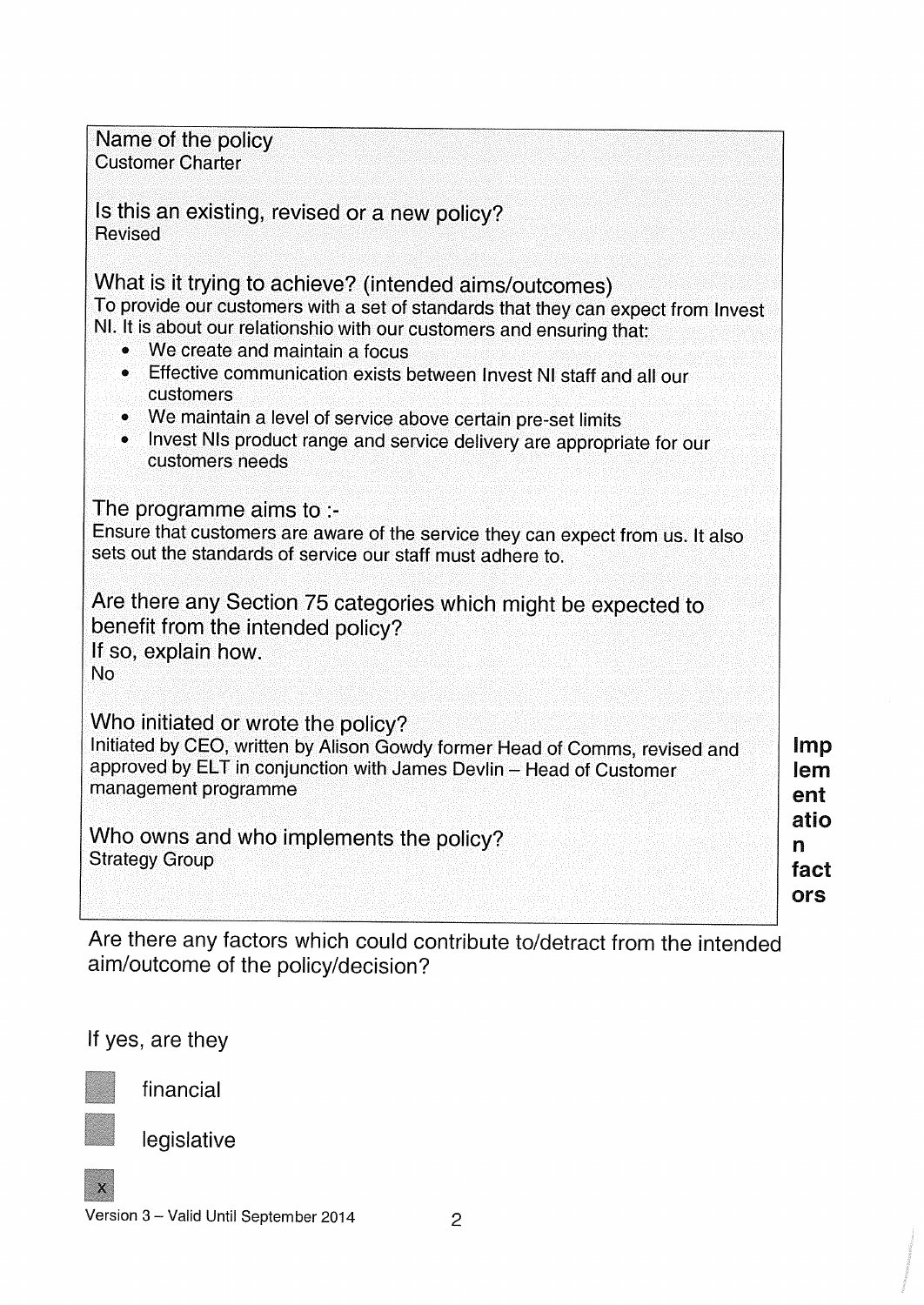other, please specify \_Non compliance.

#### Main stakeholders affected

Who are the internal and external stakeholders (actual or potential) that the policy will impact upon?

| staff                             |
|-----------------------------------|
| service users                     |
| other public sector organisations |
| voluntary/community/trade unions  |
| other, please specify             |

## Other policies with <sup>a</sup> bearing on this policy

- . what are they?
- . who owns them?

#### Available evidence

Evidence to help inform the screening process may take many forms. Public authorities should ensure that their screening decision is informed by relevant data.

 $\frac{1}{\sqrt{2}}\frac{d\phi}{d\phi}$ 

What evidence/information (both qualitative and quantitative) have you gathered to inform this policy? Specify details for each of the Section <sup>75</sup> categories.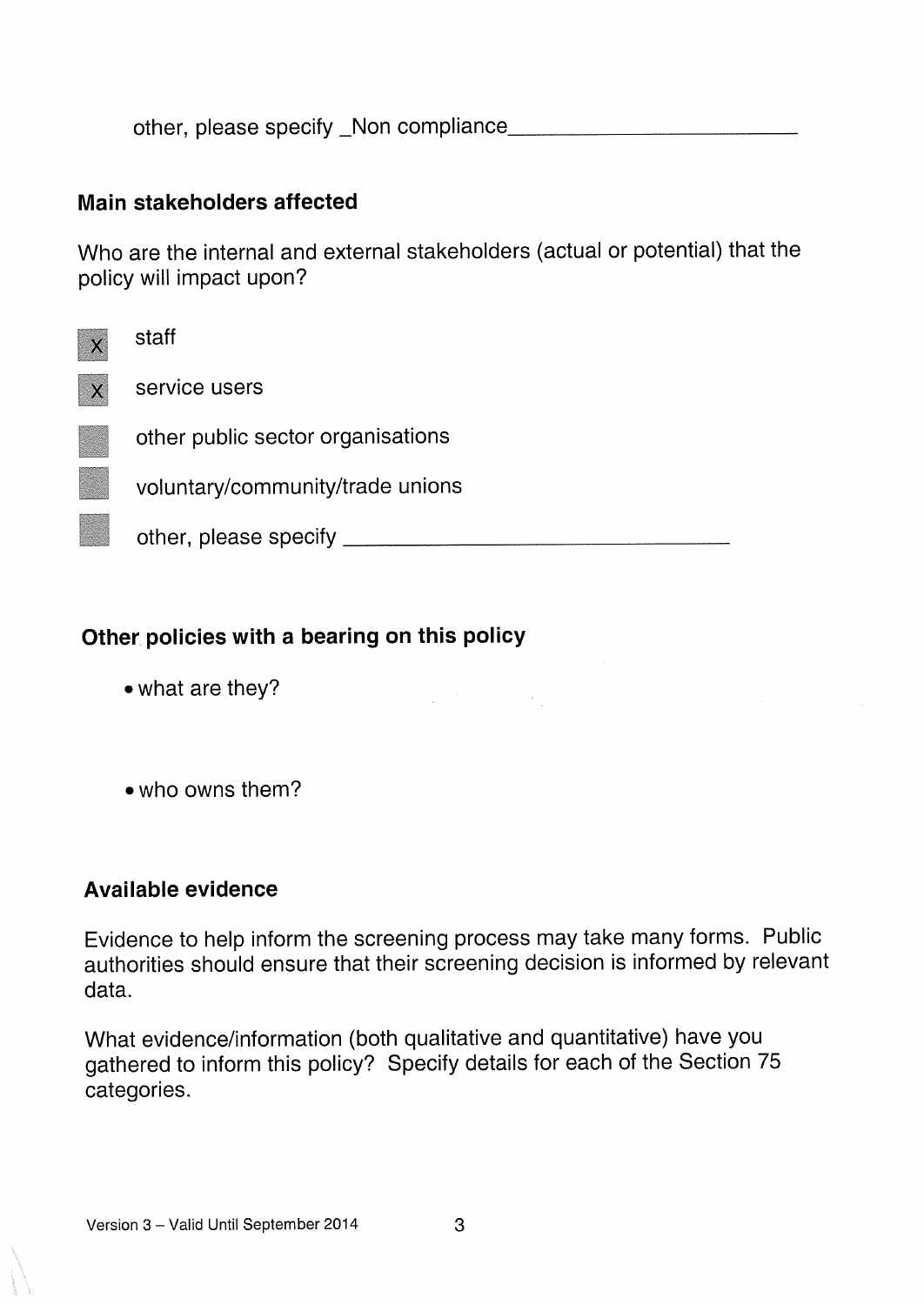| <b>Section 75</b><br>category | Details of evidence/information                                                                                                                                                                                                              |
|-------------------------------|----------------------------------------------------------------------------------------------------------------------------------------------------------------------------------------------------------------------------------------------|
| Religious<br>belief           | The policy applies to all members of staff fairly and<br>consistently irrespective of which equality group they<br>belong to. There is no evidence to suggest that the<br>policy will lead to an adverse impact on any of the<br>categories. |
| <b>Political</b><br>opinion   | As above                                                                                                                                                                                                                                     |
| Racial group                  | As above                                                                                                                                                                                                                                     |
| Age                           | As above                                                                                                                                                                                                                                     |
| Marital status                | As above                                                                                                                                                                                                                                     |
| Sexual<br>orientation         | As above                                                                                                                                                                                                                                     |
| Men and<br>women<br>generally | As above                                                                                                                                                                                                                                     |
| <b>Disability</b>             | As above                                                                                                                                                                                                                                     |
| Dependants                    | As above                                                                                                                                                                                                                                     |

## Needs, experiences and priorities

Taking into account the information referred to above, what are the different needs, experiences and priorities of each of the following categories, in relation to the particular policy/decision? Specify details for each of the Section 75 categories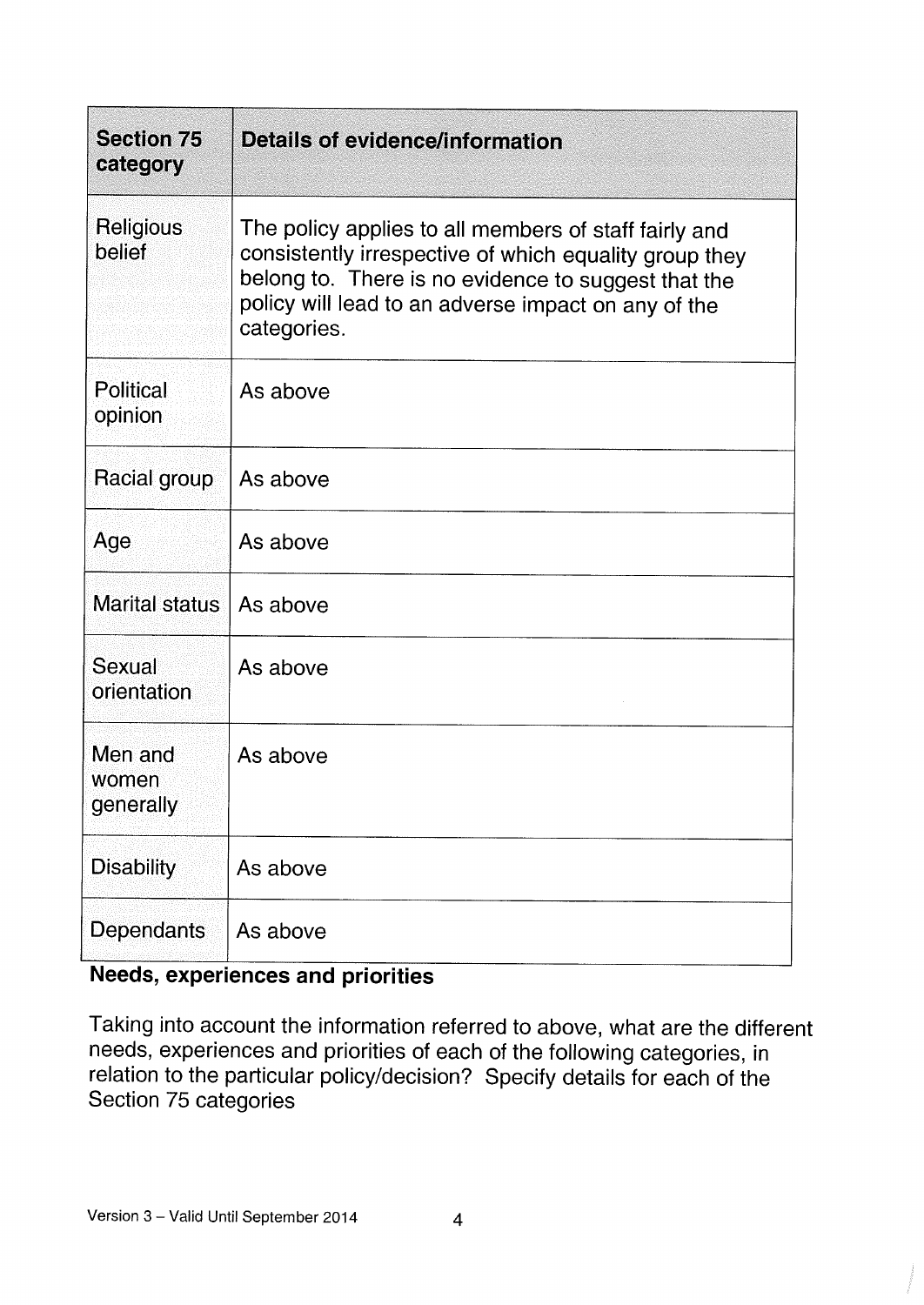| <b>Section 75</b><br>category | <b>Details of needs/experiences/priorities</b>                                                                                                |
|-------------------------------|-----------------------------------------------------------------------------------------------------------------------------------------------|
| Religious<br>belief           | The policy applies to all members of staff fairly and<br>consistently and we do not feel it impacts on any<br>particular section 75 category. |
| <b>Political</b><br>opinion   | As above                                                                                                                                      |
| Racial group                  | As above                                                                                                                                      |
| Age                           | As above                                                                                                                                      |
| <b>Marital status</b>         | As above                                                                                                                                      |
| Sexual<br>orientation         | As above                                                                                                                                      |
| Men and<br>women<br>generally | As above                                                                                                                                      |
| <b>Disability</b>             | As above                                                                                                                                      |
| Dependants                    | As above                                                                                                                                      |

## Part 2. Screening questions

## Introduction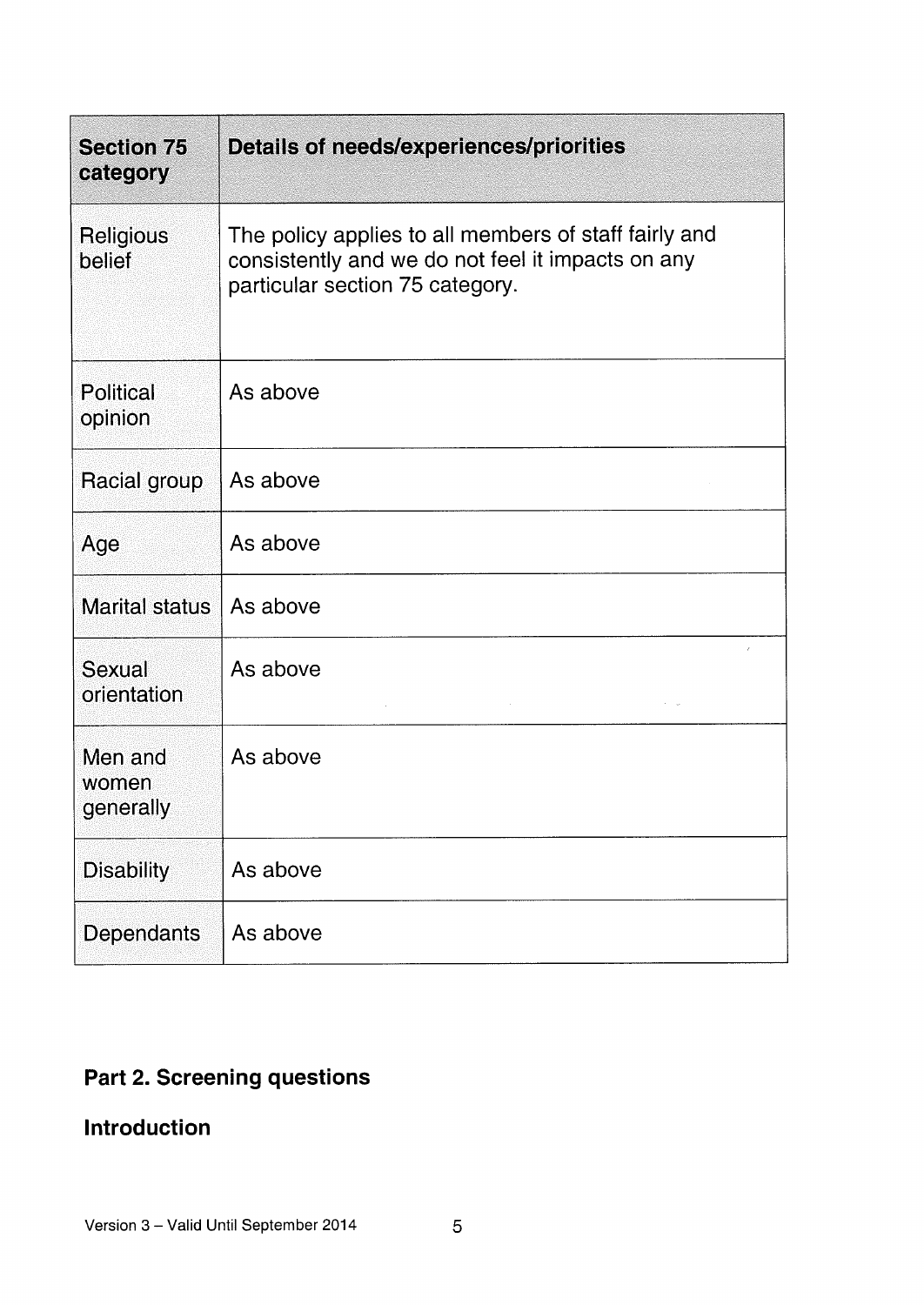In making <sup>a</sup> decision as to whether or not there is <sup>a</sup> need to carry out an equality impact assessment, the public authority should consider its answers to the questions 1-4 which are <sup>g</sup>iven on pages 66-68 of this Guide.

If the public authority's conclusion is none in respect of all of the Section <sup>75</sup> equality of opportunity and/or good relations categories, then the public authority may decide to screen the policy out. If <sup>a</sup> policy is 'screened out' as having no relevance to equality of opportunity or good relations, <sup>a</sup> public authority should give details of the reasons for the decision taken.

If the public authority's conclusion is **major** in respect of one or more of the Section <sup>75</sup> equality of opportunity and/or good relations categories, then consideration should be <sup>g</sup>iven to subjecting the policy to the equality impact assessment procedure.

If the public authority's conclusion is *minor* in respect of one or more of the Section <sup>75</sup> equality categories and/or good relations categories, then consideration should still be <sup>g</sup>iven to proceeding with an equality impact assessment, or to:

- measures to mitigate the adverse impact; or
- the introduction of an alternative policy to better promote equality of opportunity and/or good relations.

## In favour of <sup>a</sup> 'major' impact

- a) The policy is significant in terms of its strategic importance;
- b) Potential equality impacts are unknown, because, for example, there is insufficient data upon which to make an assessment or because they are complex, and it would be appropriate to conduct an equality impact assessment in order to better assess them;
- c) Potential equality and/or good relations impacts are likely to be adverse or are likely to be experienced disproportionately by groups of people including those who are marginalised or disadvantaged;
- U) Further assessment offers <sup>a</sup> valuable way to examine the evidence and develop recommendations in respect of <sup>a</sup> policy about which there are concerns amongst affected individuals and representative groups, for example in respect of multiple identities;
- e) The policy is likely to be challenged by way of judicial review;
- f) The policy is significant in terms of expenditure.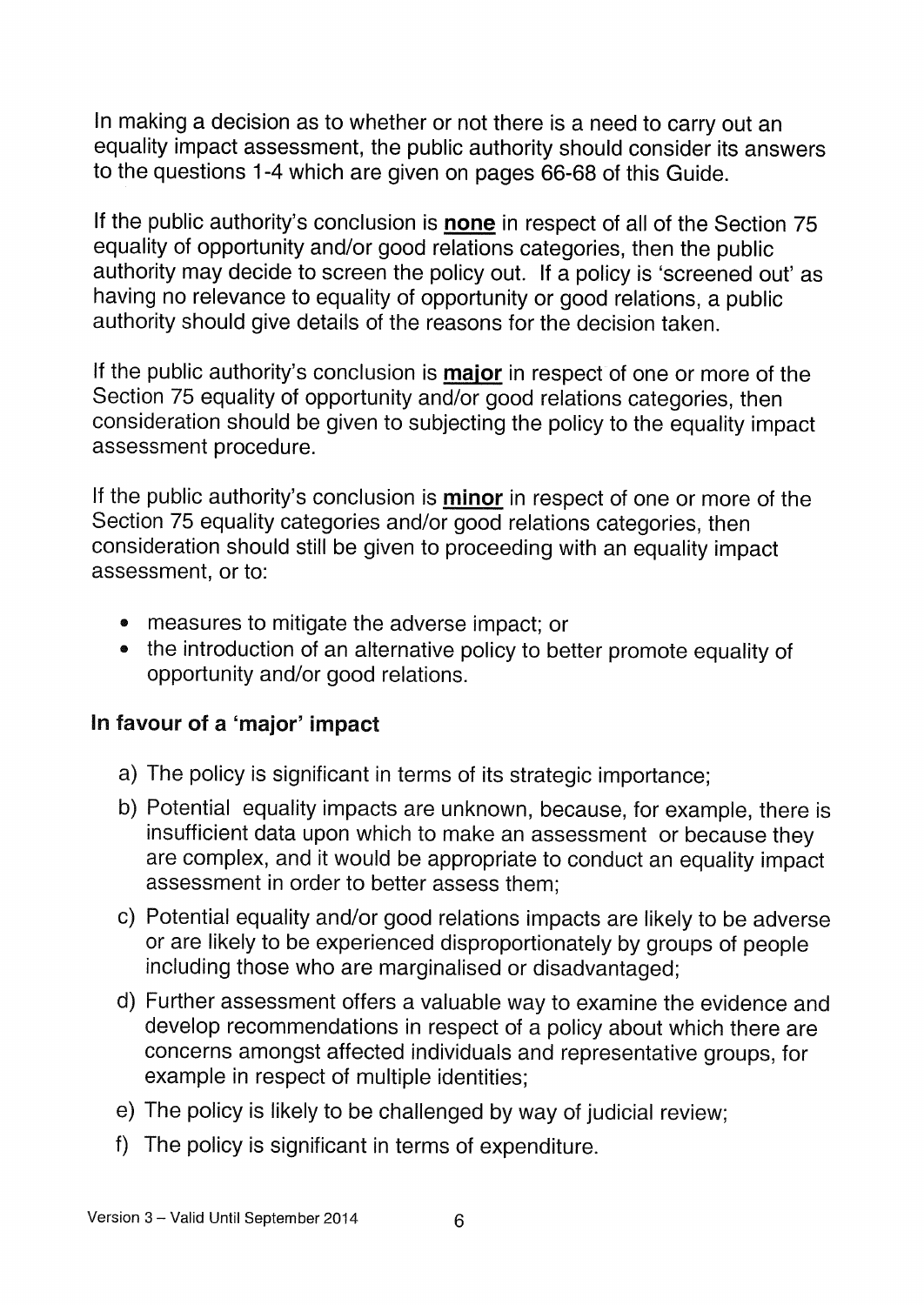## In favour of 'minor' impact

- a) The policy is not unlawfully discriminatory and any residual potential impacts on people are judged to be negligible;
- b) The policy, or certain proposals within it, are potentially unlawfully discriminatory, but this possibility can readily and easily be eliminated by making appropriate changes to the policy or by adopting appropriate mitigating measures;
- c) Any asymmetrical equality impacts caused by the policy are intentional because they are specifically designed to promote equality of opportunity for particular groups of disadvantaged people;
- d) By amending the policy there are better opportunities to better promote equality of opportunity and/or good relations.

## In favour of none

- a) The policy has no relevance to equality of opportunity or good relations.
- b) The policy is purely technical in nature and will have no bearing in terms of its likely impact on equality of opportunity or good relations for people within the equality and good relations categories.

Taking into account the evidence presented above, consider and comment on the likely impact on equality of opportunity and good relations for those affected by this policy, in any way, for each of the equality and good relations categories, by applying the screening questions given overleaf and indicate the level of impact on the group i.e. minor, major or none.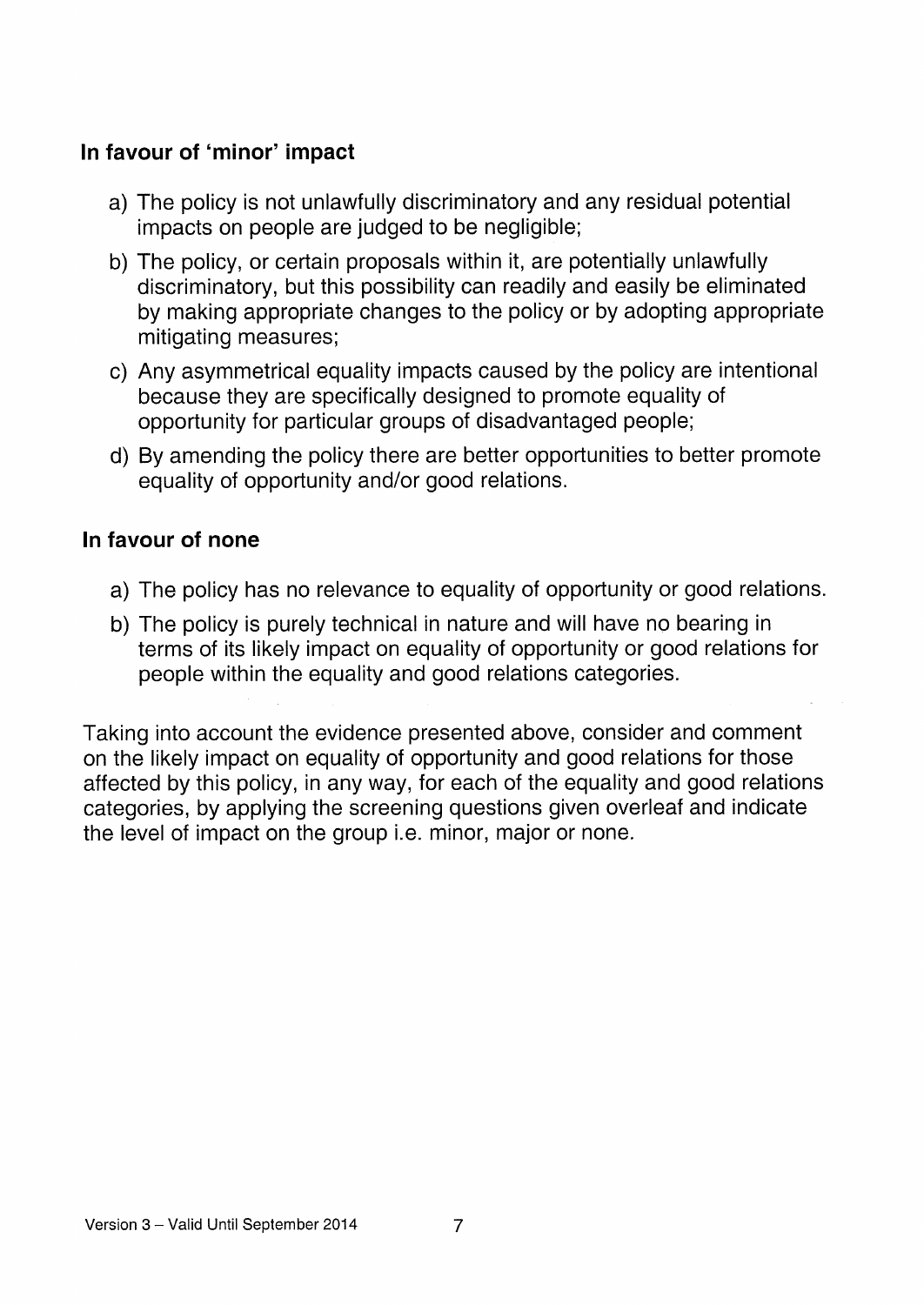## Screening questions

| 1 What is the likely impact on equality of opportunity for those affected<br>by this policy, for each of the Section 75 equality categories?<br>minor/major/none |                          |                                      |
|------------------------------------------------------------------------------------------------------------------------------------------------------------------|--------------------------|--------------------------------------|
| Section 75<br>category                                                                                                                                           | Details of policy impact | Level of impact?<br>minor/major/none |
| <b>Religious</b><br>belief                                                                                                                                       | N/A                      | <b>None</b>                          |
| <b>Political</b><br>opinion                                                                                                                                      | N/A                      | <b>None</b>                          |
| Racial<br>group                                                                                                                                                  | N/A                      | <b>None</b>                          |
| Age                                                                                                                                                              | N/A                      | <b>None</b>                          |
| <b>Marital</b><br>status                                                                                                                                         | N/A                      | <b>None</b>                          |
| Sexual<br>orientation                                                                                                                                            | N/A                      | None                                 |
| Men and<br>women<br>generally                                                                                                                                    | N/A                      | <b>None</b>                          |
| <b>Disability</b>                                                                                                                                                | N/A                      | <b>None</b>                          |
| <b>Dependants</b>                                                                                                                                                | N/A                      | None                                 |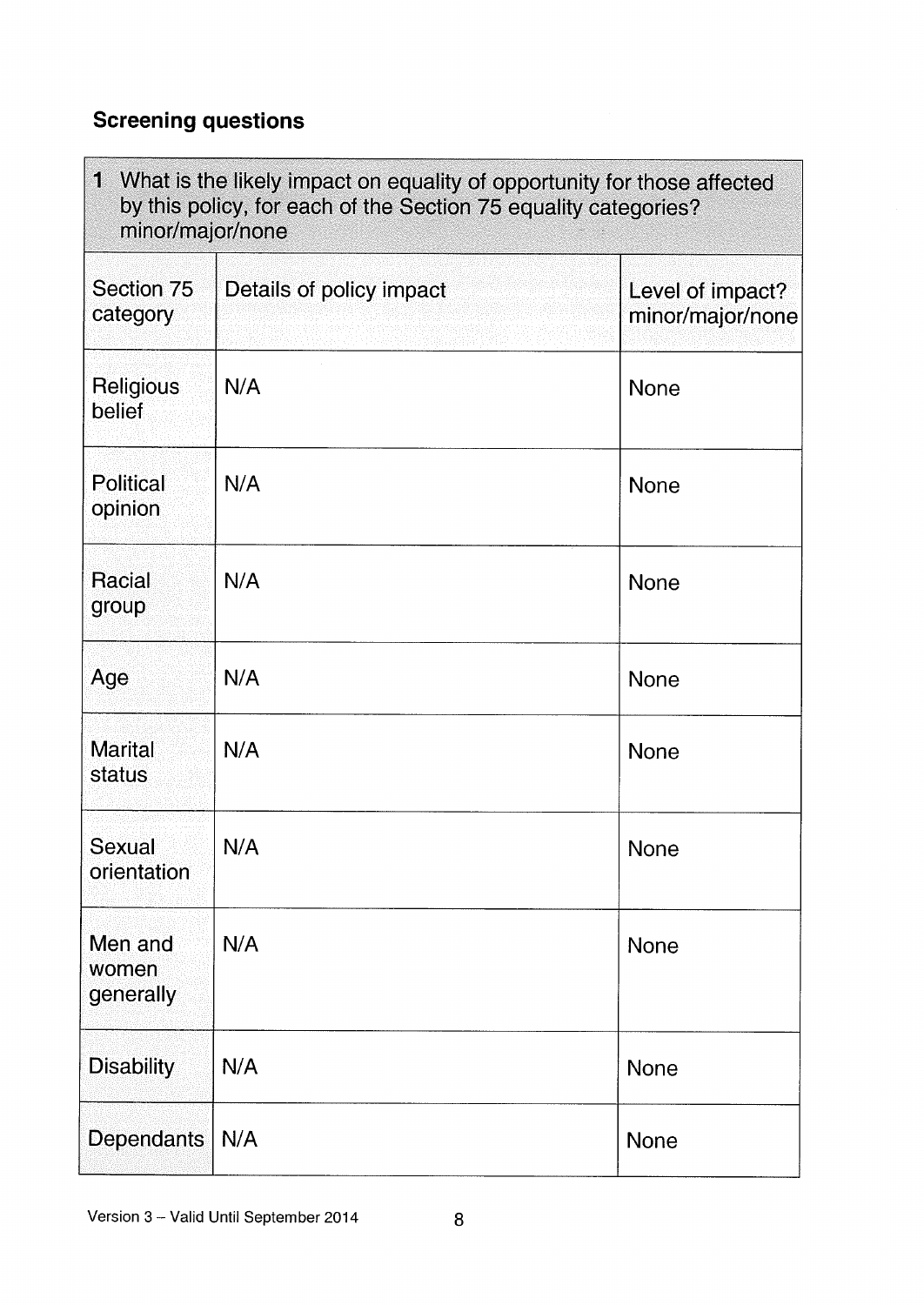| $\mathcal{D}_\text{a}$<br>Are there opportunities to better promote equality of opportunity for<br>people within the Section 75 equalities categories? |                         |                                                                                                             |
|--------------------------------------------------------------------------------------------------------------------------------------------------------|-------------------------|-------------------------------------------------------------------------------------------------------------|
| Section 75<br>category                                                                                                                                 | If Yes, provide details | If No, provide reasons                                                                                      |
| Religious<br>belief                                                                                                                                    |                         | No as this action does<br>not provide opportunities<br>to promote equality<br>amongst particular<br>groups. |
| <b>Political</b><br>opinion                                                                                                                            |                         | As above                                                                                                    |
| Racial<br>group                                                                                                                                        |                         | As above                                                                                                    |
| Age                                                                                                                                                    |                         | As above                                                                                                    |
| <b>Marital</b><br>status                                                                                                                               |                         | As above                                                                                                    |
| Sexual<br>orientation                                                                                                                                  |                         | As above                                                                                                    |
| Men and<br>women<br>generally                                                                                                                          |                         | As above                                                                                                    |
| <b>Disability</b>                                                                                                                                      |                         | As above                                                                                                    |
| Dependants                                                                                                                                             |                         | As above                                                                                                    |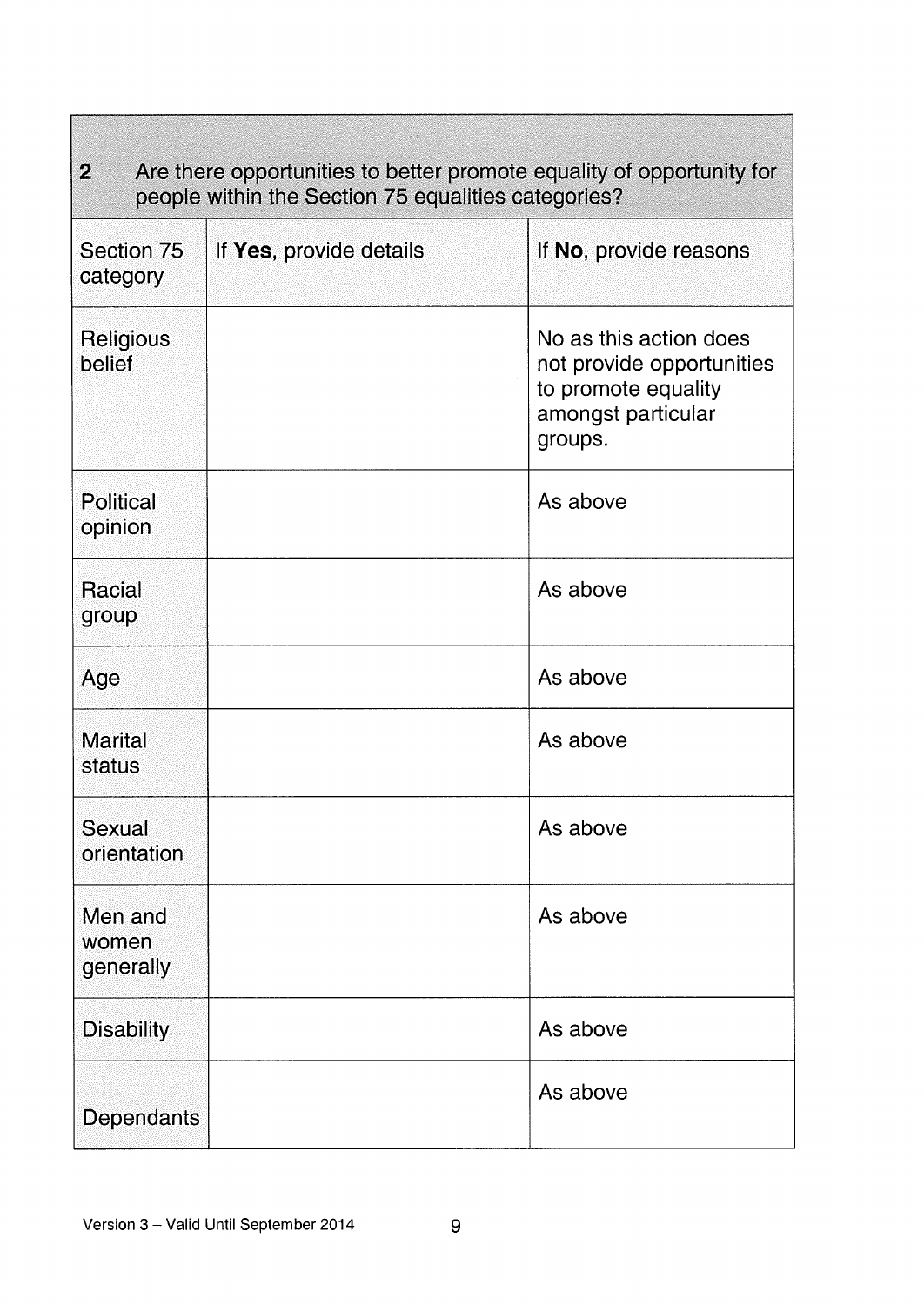| 3 To what extent is the policy likely to impact on good relations between<br>people of different religious belief, political opinion or racial group?<br>minor/major/none |                          |                                     |  |
|---------------------------------------------------------------------------------------------------------------------------------------------------------------------------|--------------------------|-------------------------------------|--|
| Good<br>relations<br>category                                                                                                                                             | Details of policy impact | Level of impact<br>minor/major/none |  |
| <b>Religious</b><br>belief                                                                                                                                                | <b>None</b>              | <b>None</b>                         |  |
| <b>Political</b><br>opinion                                                                                                                                               | <b>None</b>              | <b>None</b>                         |  |
| Racial<br>group                                                                                                                                                           | <b>None</b>              | <b>None</b>                         |  |

| 4 Are there opportunities to better promote good relations between<br>people of different religious belief, political opinion or racial group? |                         |                                                                                                             |  |
|------------------------------------------------------------------------------------------------------------------------------------------------|-------------------------|-------------------------------------------------------------------------------------------------------------|--|
| Good<br>relations<br>category                                                                                                                  | If Yes, provide details | If No, provide reasons                                                                                      |  |
| Religious<br>belief                                                                                                                            |                         | No as this action does<br>not provide opportunities<br>to promote equality<br>amongst particular<br>groups. |  |
| <b>Political</b><br>opinion                                                                                                                    |                         | As above                                                                                                    |  |
| Racial<br>group                                                                                                                                |                         | As above                                                                                                    |  |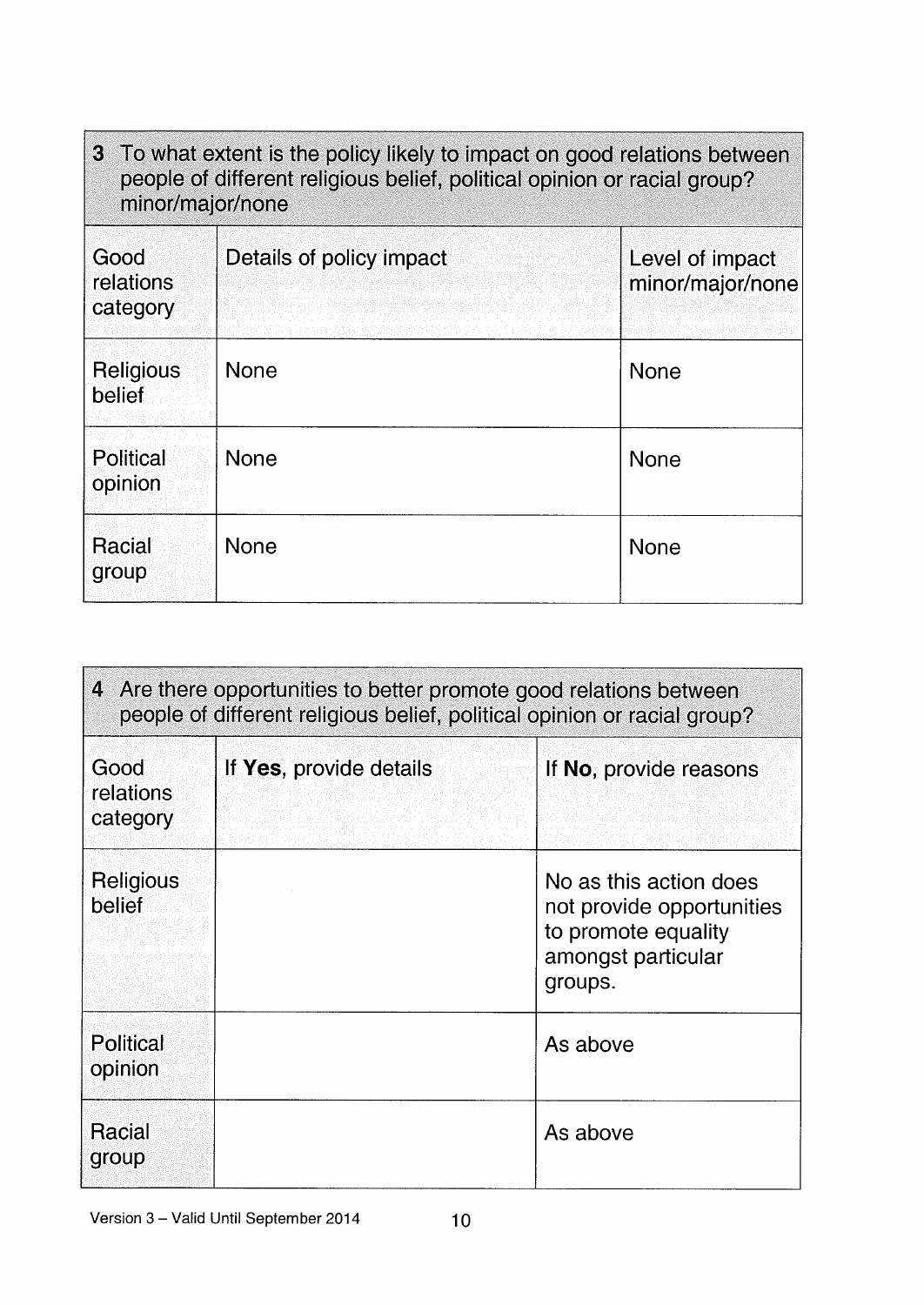## Additional considerations

## Multiple identity

Generally speaking, people can fall into more than one Section 75 category. Taking this into consideration, are there any potential impacts of the policy/decision on people with multiple identities? (For example; disabled minority ethnic people; disabled women; young Protestant men; and young lesbians, gay and bisexual people).

Provide details of data on the impact of the policy on people with multiple identities. Specify relevant Section 75 categories concerned.

N/A

## Part 3. Screening decision

If the decision is not to conduct an equality impact assessment, please provide details of the reasons.

It is not considered necessary for this action.

If the decision is not to conduct an equality impact assessment the public authority should consider if the policy should be mitigated or an alternative policy be introduced.

No mitigation necessary

If the decision is to subject the policy to an equality impact assessment, please provide details of the reasons.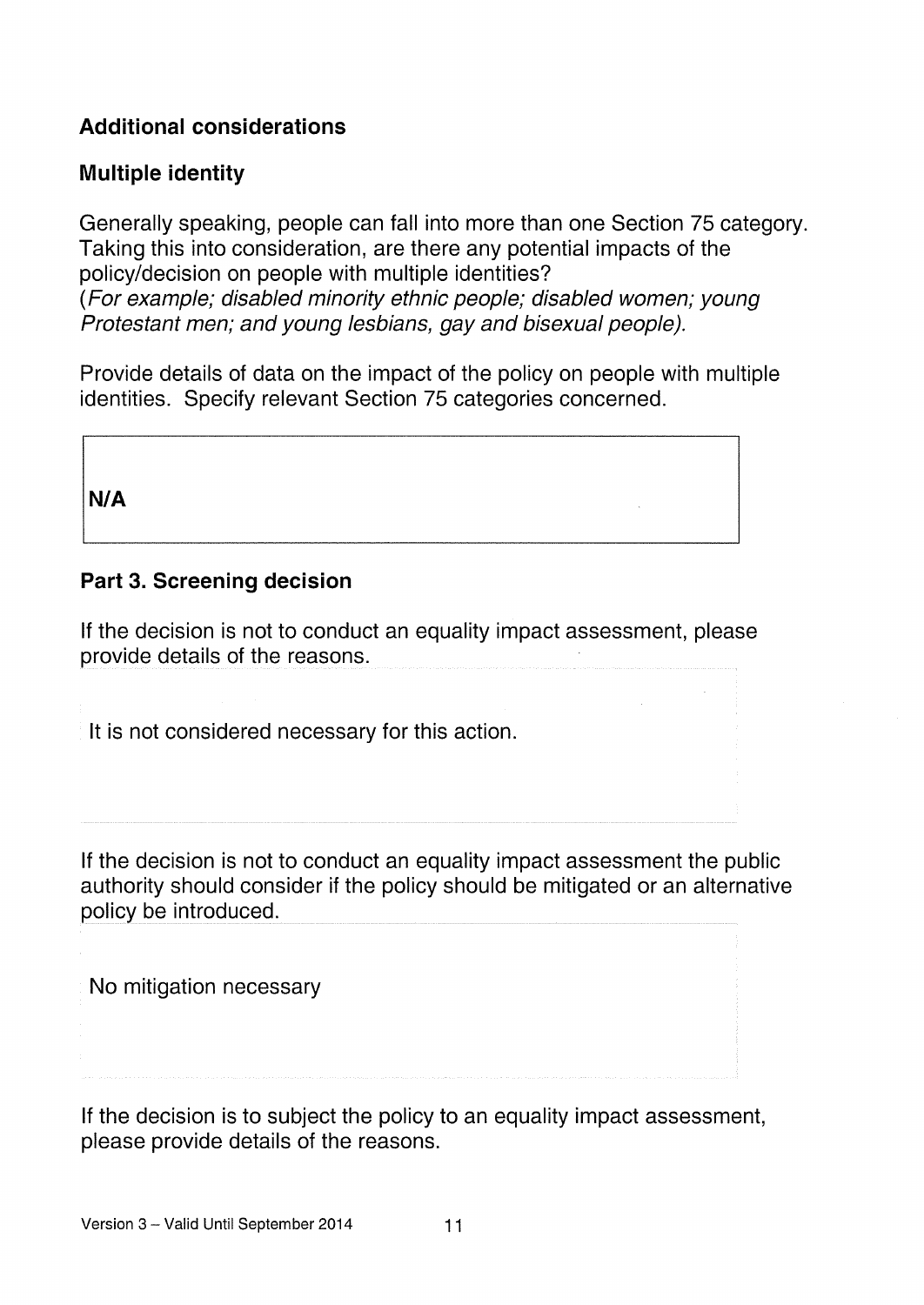| N/A |  |
|-----|--|
|     |  |
|     |  |
|     |  |
|     |  |

All public authorities' equality schemes must state the authority's arrangements for assessing and consulting on the likely impact of policies adopted or proposed to be adopted by the authority on the promotion of equality of opportunity. The Commission recommends screening and equality impact assessment as the tools to be utilised for such assessments. Further advice on equality impact assessment may be found in a separate Commission publication: Practical Guidance on Equality Impact Assessment.

## Mitigation

When the public authority concludes that the likely impact is 'minor' and an equality impact assessment is not to be conducted, the public authority may consider mitigation to lessen the severity of any equality impact, or the introduction of an alternative policy to better promote equality of opportunity or good relations.

Can the policy/decision be amended or changed or an alternative policy introduced to better promote equality of opportunity and/or good relations?

If so, give the **reasons** to support your decision, together with the proposed changes/amendments or alternative policy.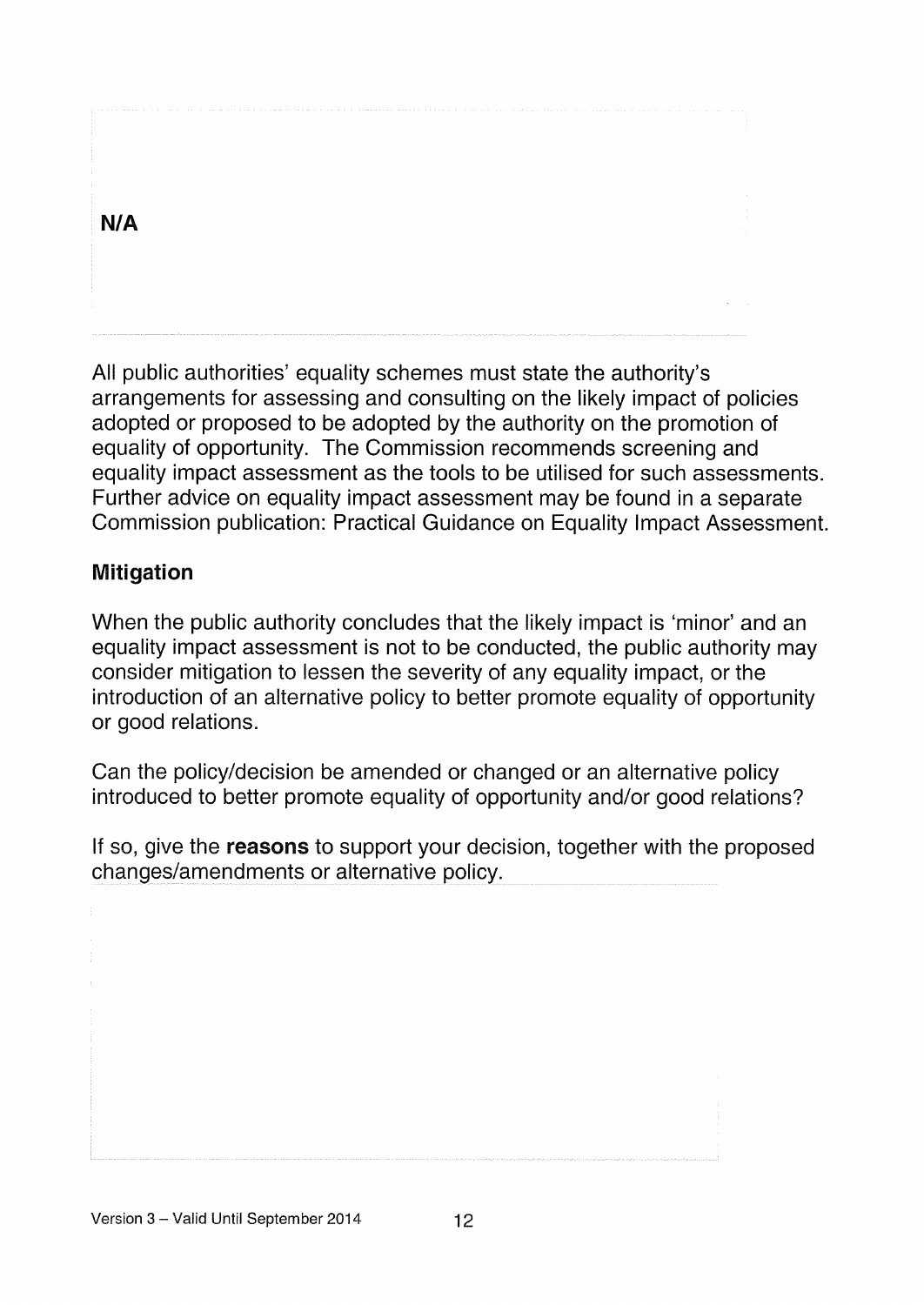## Timetabling and prioritising

Factors to be considered in timetabling and prioritising policies for equality impact assessment.

If the policy has been 'screened in' for equality impact assessment, then please answer the following questions to determine its priority for timetabling the equality impact assessment.

On a scale of <sup>1</sup> -3, with <sup>1</sup> being the lowest priority and 3 being the highest, assess the policy in terms of its priority for equality impact assessment.

| <b>Priority criterion</b>                            | Rating<br>$(1-3)$ |
|------------------------------------------------------|-------------------|
| Effect on equality of opportunity and good relations |                   |
| Social need                                          |                   |
| Effect on people's daily lives                       |                   |
| Relevance to a public authority's functions          |                   |

Note: The Total Rating Score should be used to prioritise the policy in rank order with other policies screened in for equality impact assessment. This list of priorities will assist the public authority in timetabling. Details of the Public Authority's Equality Impact Assessment Timetable should be included in the quarterly Screening Report.

Is the policy affected by timetables established by other relevant public authorities?

If yes, please provide details